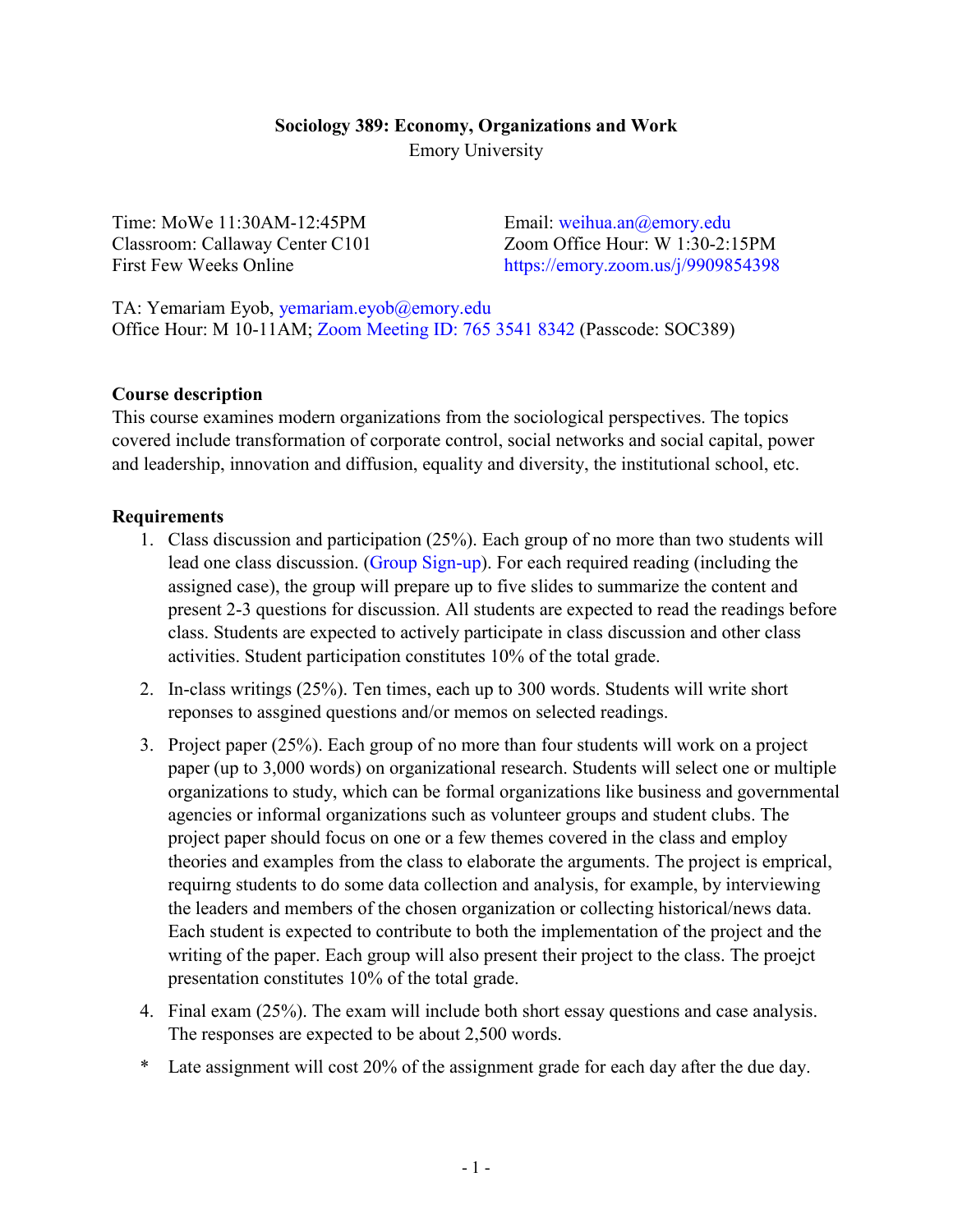# **Textbook and Readings**

W. Richard Scott and Gerald Davis. 2007. *Organizations and Organizing: Rational, Natural and Open Systems Perspectives*. Prentice Hall. (Recommended)

The required HBS cases can be purchased at: [https://hbsp.harvard.edu/import/902159.](https://hbsp.harvard.edu/import/902159)

Other readings are available on the course website.

# **Grading scale**

| 94-100 ------ A   | $80-82$ ------ B- |
|-------------------|-------------------|
| $90-93$ ------ A- | $70-79$ ------ C  |
| $87-89$ ------ R+ | $60-69$ ------ D  |
| $83-86$ ------ B  | $0-59$ ------ F   |

# **Tentative Schedule**

| Date          | <b>Topic</b>                               | <b>Assignment</b> |
|---------------|--------------------------------------------|-------------------|
| 1/12          | Introduction                               |                   |
| 1/19          | Sociological View of the Economy           |                   |
|               | <b>Structure and Functions</b>             |                   |
| 1/24          | <b>Transformation of Corporate Control</b> |                   |
| 1/31          | Power and Leadership                       |                   |
| 2/7           | Viewing The Social Network                 |                   |
| 2/9           | Social Networks and Social Capital         |                   |
|               | <b>Cognition and Culture</b>               |                   |
| 2/16          | Innovation and Diffusion                   |                   |
| 2/23          | <b>Equality and Diversity</b>              |                   |
| 3/2           | Viewing Twelve O'clock High                |                   |
| 3/14          | Sensemaking and Reactivity                 |                   |
|               | <b>Markets and Environment</b>             |                   |
| 3/21          | The Institutional School                   | Project proposal  |
| 3/28          | Ecology and Evolution                      |                   |
| 4/4           | Imprinting and Contingency                 |                   |
|               | <b>Research</b>                            |                   |
| $4/11 - 4/13$ | Group Meeting                              |                   |
| 4/18          | Project Presentation                       |                   |
| 4/20          | Office Hour                                | Project paper due |
| 4/25          | Final Exam                                 |                   |
| 4/27          |                                            | Final exam due    |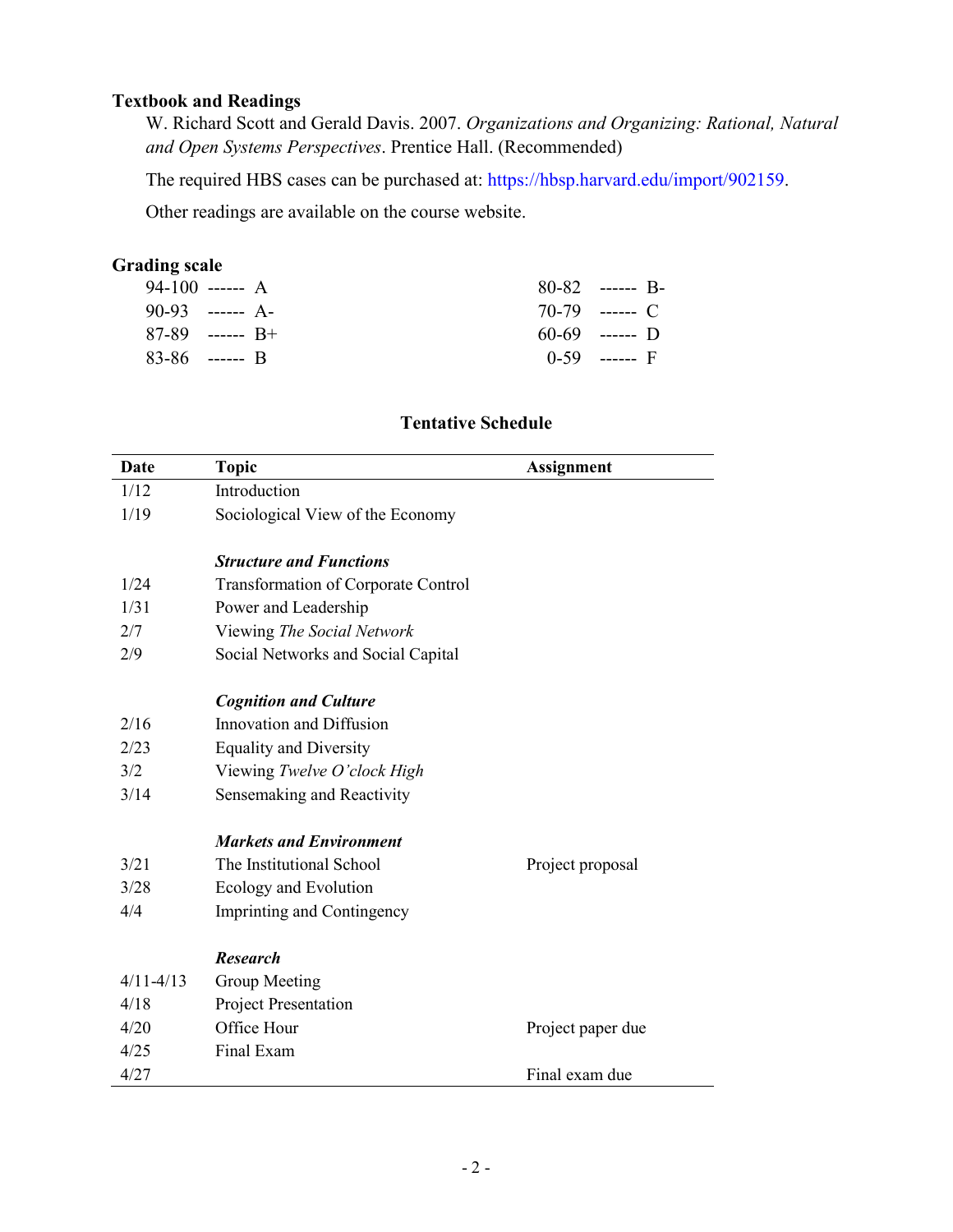## **COURSE OUTLINE**

### **0 Introduction**

#### **1 The Sociological View of the Economy**

Dobbin, Frank. 2004. "The Sociological View of the Economy." Chapter 1 (especially Pp. 2- 7, 38-39) in *The New Economic Sociology: A Reader*.

Smelser, Neil J. and Richard Swedberg. 2005. "Introducing Economic Sociology." Pp. 1-25 in *The Handbook of Economic Sociology*. Second Edition. Princeton University Press.

Scott, W. Richard and Gerald Davis. 2007. *Organizations and Organizing.* Pp. 27-33.

*Case: Occupy Wall Street*

#### **2 Transformation of Corporate Control**

Chandler, Alfred. 1977. *The Visible Hand: The Managerial Revolution in American Business*. Pages 415-454.

Fligstein, Neil. 1990. "The Transformation of Corporate Control." Chapter 15 (especially Pp. 415-419, 422-429) in *The New Economic Sociology: A Reader*.

Podolny, Joel M. and Karen L. Page. 1998. "Network Forms of Organizations." *Annual Review of Sociology* 24: 57-76.

*Case: DuPont: The Enlightened Organization*

## **3 Power and Leadership**

Kanter, Rosabeth Moss. 1977. Ch. 7-8 in *Men and Women of the Corporation*. New York: Basic Books.

Zaleznik, Abraham. 1977. "Managers and Leaders: Are They Different?" *Harvard Business Review:* 67-78.

Bass, Bernard M. and Ronald E. Riggio. 2008. *Transformational Leadership*. Pp. 1-18.

*Case: Coach Knight: The Will to Win (HBS 9-4-06-043)*

*Case: Coach K: A Matter of the Heart (HBS 9-406-044)*

## **4 Social Networks and Social Capital**

Fernandez, Roberto M. and Nancy Weinberg. 1997. "Sifting and Sorting: Personal Contacts and Hiring in a Retail Bank." *American Sociological Review* 62(6): 883-902.

Krackhardt, David and Jeffrey R. Hanson. 1993. "Informal Networks: The Company behind the Chart." *Harvard Business Review*, 104-111.

Podolny, Joel M. and James N. Baron. 1997. "Resources and Relationships: Social Networks and Mobility in the Workplace." *American Sociological Review* 62: 673-693.

Case: *The Social Network (Movie) (Available at Emory library)*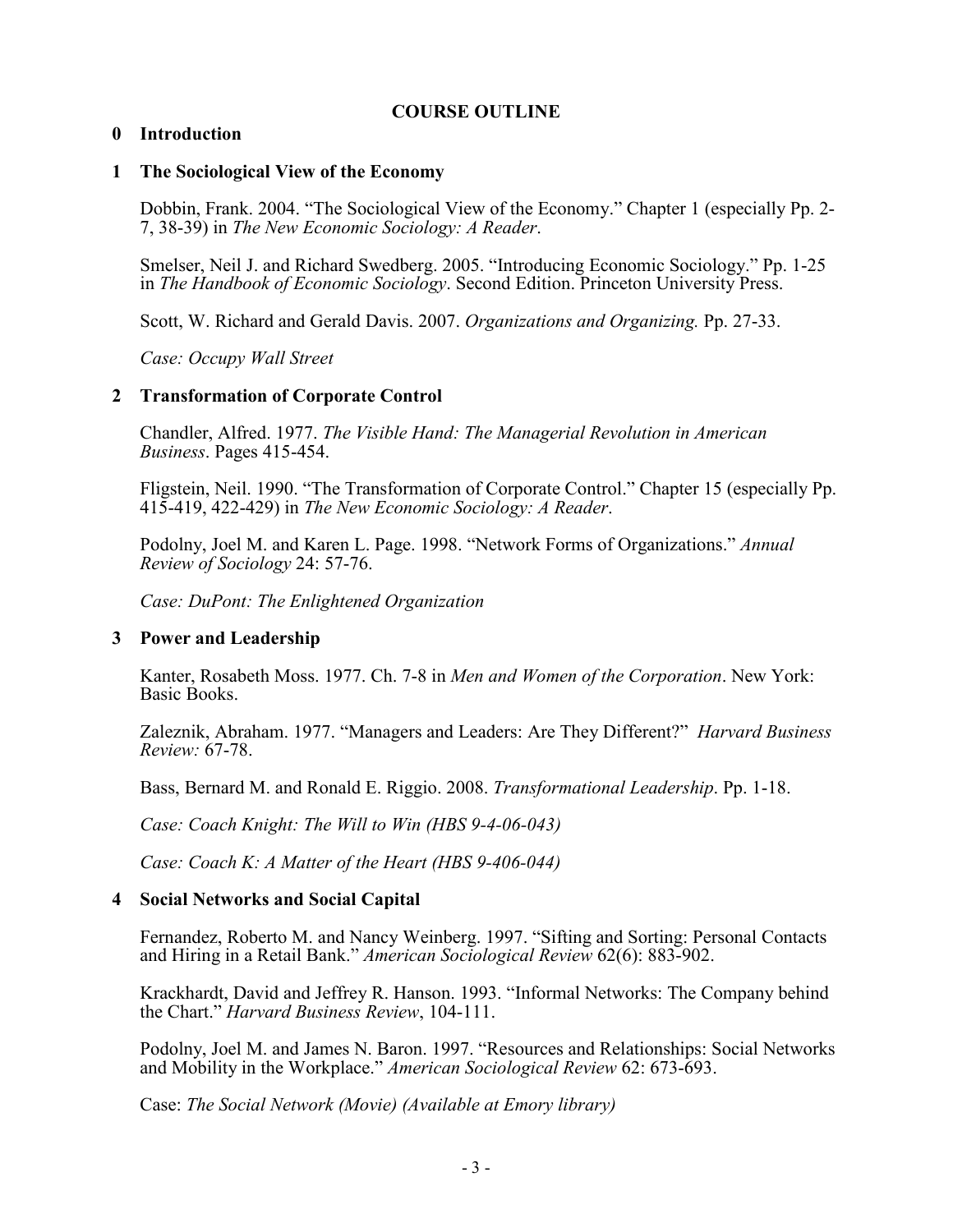### **5 Innovation and Diffusion**

Burt, Ronald S. 2004. "Structural Holes and Good Ideas." *American Journal of Sociology* 110: 349-399.

Uzzi, Brian and Jarrett Spiro. 2005. "Collaboration and Creativity: The Small World Problem." *American Journal of Sociology* 111(2): 447-504.

Rogers, M. Everett. 1995. *Diffusion of Innovation*. Chapter 1, especially Pp. 8-10, 35-37.

*Case: Aiming for an Evolutionary Advantage: Google (HBS 2515BC)*

#### **6 Equality and Diversity**

Rivera, Lauren. 2012. "Hiring as Cultural Matching: The Case of Elite Professional Service Firms." *American Sociological Review* 77: 999-1022.

Dobbin, Frank. 2009. "Regulating Discrimination: The Paradox of a Weak *State.*" Pp. 1-21 in *Inventing Equal Opportunity*. Princeton University Press.

Dobbin, Frank, and Alexandra Kalev. 2016. "Why Diversity Programs Fail." *Harvard Business Review* 94(7): 52-59.

*Case: Meeting the Diversity Challenge at PepsiCo (HBS 9-410-024)*

#### **7 Sensemaking and Reactivity**

Weick, Karl E. 1995. "Sensemaking in Organizations." Chapter 21 (especially Pp. 533-538, 547-548) in *The New Economic Sociology: A Reader*.

Espeland, Wendy Nelson and Michael Sauder. 2007. "Rankings and Reactivity: How Public Measures Recreate Social Worlds." *American Journal of Sociology* 113(1): 1-40.

Reason, James. 2000. "Human Error: Models and Management." *British Medical Journal* 320: 768-770.

Case: *Twelve O'clock High (Movie) (Accessible online through Emory library)*

#### **8 The Institutional School**

DiMaggio, Paul J. and Walter W. Powell. 1983. "The Iron Cage Revisited: Institutional Isomorphism and Collective Rationality in Organizational Fields." *American Sociological Review* 48: 150-154.

Uzzi, Brian. 1997. "Social Structure and Competition in Interfirm Networks: The Paradox of Embeddedness." *Administrative Science Quarterly* 42: 35-67.

Podolny, Joel M. 1993. "A Status-Based Model of Market Competition." *American Journal of Sociology* 98: 829-872.

*Case: Google in China:* [http://www.youtube.com/watch?v=sgDGNPnb124.](http://www.youtube.com/watch?v=sgDGNPnb124)